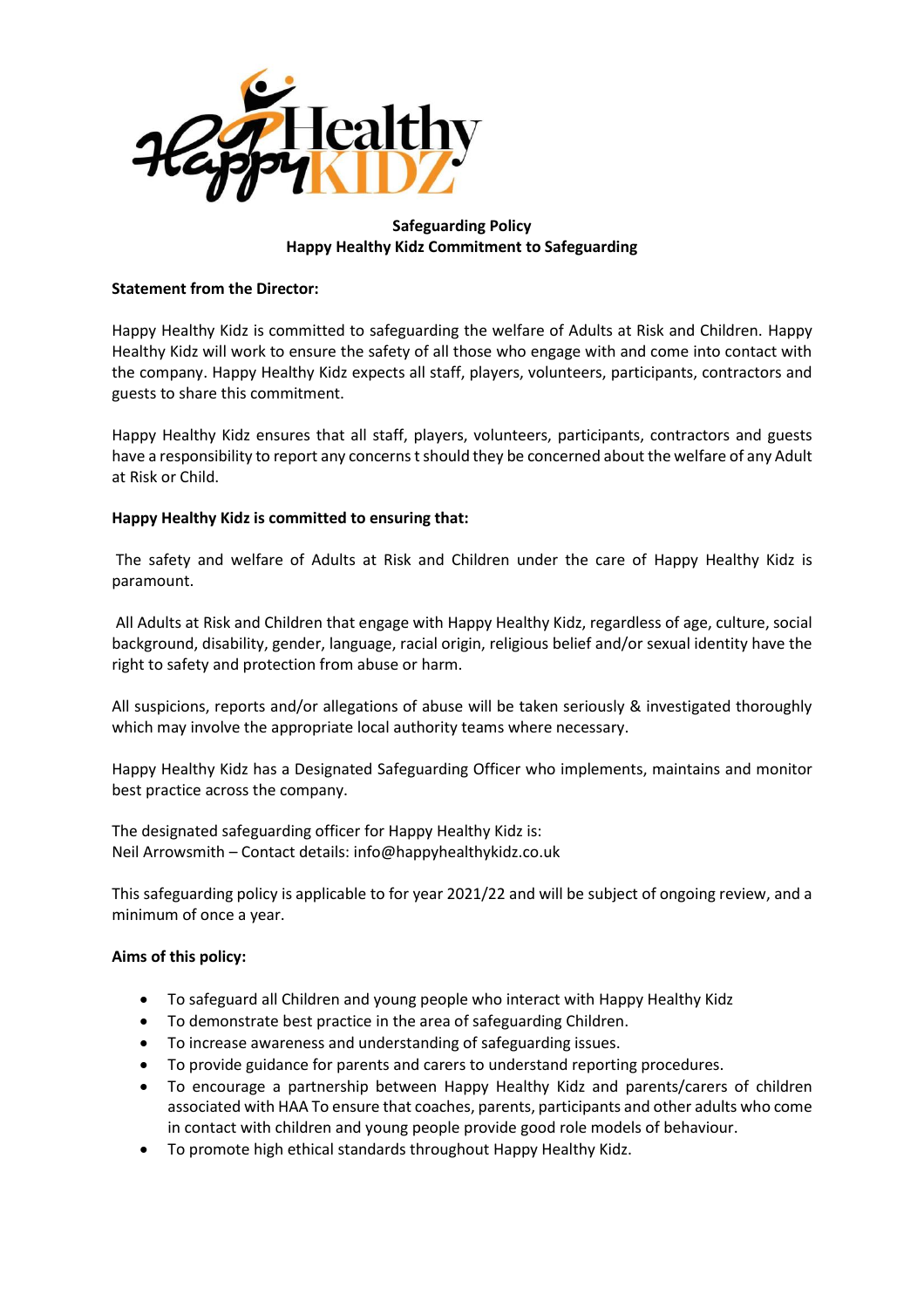

### **Key Safeguarding Terminology and Definitions:**

**Happy Healthy Kidz** – refers its staff and all activities it undertakes. In certain circumstances it may also refer to third parties with an entrusted responsibility for delivering club-supported activity.

**Staff** – refers to persons employed by and receiving payment for services from Happy Healthy Kidz. This is irrespective of the length or nature of their contract.

**Volunteers** – Persons who freely offer their skills and expertise or take part in a task, event or enterprise Happy Healthy Kidz at their own expense in terms of time and/or resources.

**Child** – Defined in the Children's act (1989) as any person under the age of 18.

**Adult at risk** – An adult (person aged 18 or over) who is, or may be in need of one of the following services: Health care; Relevant personal care; Social care work; Assistance in relation to general household matters by reason of age, illness or disability; Relevant assistance in the conduct of their own affairs (due to age, illness or disability in prescribed circumstances)

**Safeguarding** – Preventative and reactional measures taken by HAA to ensure; the risk of harm or mistreatment to the welfare of vulnerable Groups is minimised; the health or wellbeing of Vulnerable groups is not impaired when engaging in HAA related activities; an environment exists that allows Vulnerable groups to be cared for safely and allows for the best possible outcomes for them and provides them with the best life chances possible.

**Welfare** – The health, happiness and fortunes of an individual and the humanitarian aspects of their life including personal need and physical and mental development.

**Significant Harm** - The Children Act 1989 introduced the concept of significant harm as the threshold that justifies compulsory intervention in family life in the best interests of children. Section 47(1) of the Children Act 1989 states that:

Where a local authority... have reasonable cause to suspect that a child who lives, or is found, in the area and is suffering, or is likely to suffer, significant harm, the authority shall make, such enquiries as they consider necessary to enable them to decide whether they should take any action to safeguard or promote the child's welfare.

**Child Protection** - The process of protecting individual children identified as either suffering, or likely to suffer, significant harm as a result of abuse or neglect. It involves measures and structures designed to prevent and respond to abuse and neglect.

**Child abuse -** involves acts of commission and omission, which results in harm to the child. The four types of abuse are physical abuse, sexual abuse, emotional abuse and neglect.

**Rules, Regulations and Guidance -** Happy Healthy Kidz are governed by the legislation and rules/ regulations set out by several key governing agencies including the Government, Football Association and the NSPCC Child Protection in Sport Unit .The content of this document has been developed with reference to policies and procedures of Affiliated Football, and the Affiliated Football Safeguarding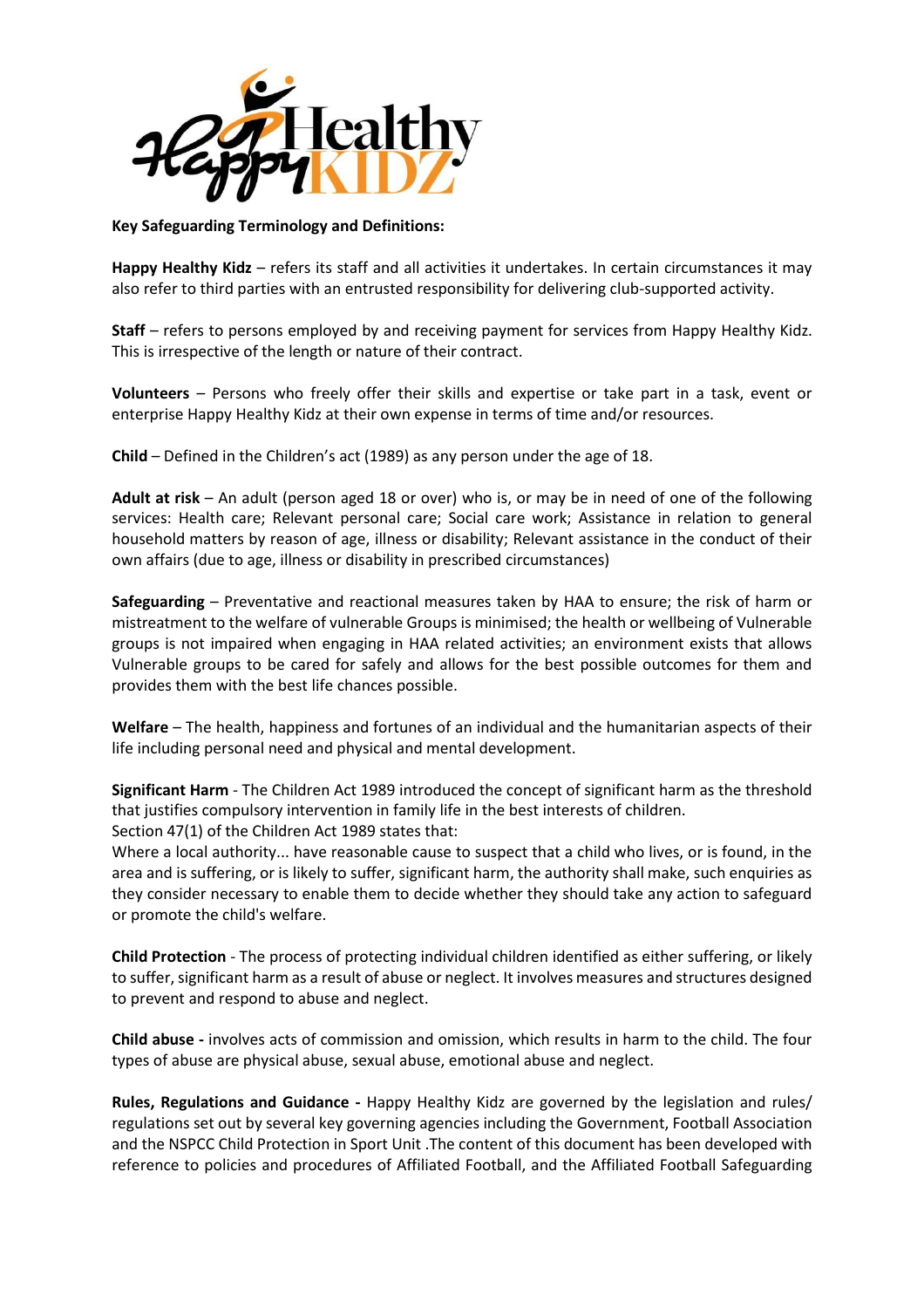

Policy ,The FA, Safeguarding Guidance and the NSPCC Standards for Safeguarding Children in Sport and is underpinned by the following legislative documents and policies:

- Working Together to Safeguard Children (2015)
- The Children Act (1989and2004)
- What to do if you're worried a child is being abused Advice for Practitioners (2015)
- Safeguarding Vulnerable Groups Act (2006)
- Protection of Freedoms Act (POFA) (2012)
- Female Genital Mutilation Act (2013)
- Keeping Children Safe in Education (2015) (Updated version effective September 2016)
- Sexual Offences Act (2003)
- Unconventional on the Rights of The child (1989)
- The Mental Capacity Act (2005)
- The Care Act (2014)
- Every Child Matters 2003
- Human Rights Act 1998
- No Secrets 2000
- Standards for Safeguarding and Protecting Children in Sport 2005 NSPSS and CPSU

Happy Healthy Kidz recognise their responsibilities to maintain regular communication with its local councils (Devon County Council, Torbay Council), Local Authority children's services, Local Authority Designated Officer and the Police safeguarding teams. The communication of Heathy Appetite & Activities with the Local Authorities is centred upon supporting the company with; reporting/monitoring of Safeguarding incidents, sharing of best practice, sharing information/ changes in legislation, sharing of important local area information and workforce best practice and training and development and any other relevant appropriate Safeguarding support.

Happy Healthy Kidz will ensure that any partner agencies also have robust Safeguarding policies and Procedures in place and where appropriate there will be a Service level Agreement.

### **Senior Safeguarding Manager:** Neil Arrowsmith

The Senior Safeguarding Manager has responsibility to oversee and direct the safe provision of all activities and associated training relating to children and young people. A strategic role providing leadership and guidance on all safeguarding matters and relevant legislation, along with implementing safeguarding awareness and best practice club across HAA.

### **The Senior Safeguarding Manager will:**

- Manage the implementation of the company's strategy and action and implementation plan for safeguarding.
- Ensure compliance with statutory obligations under relevant legislation and the Affiliated Football safeguarding Policy.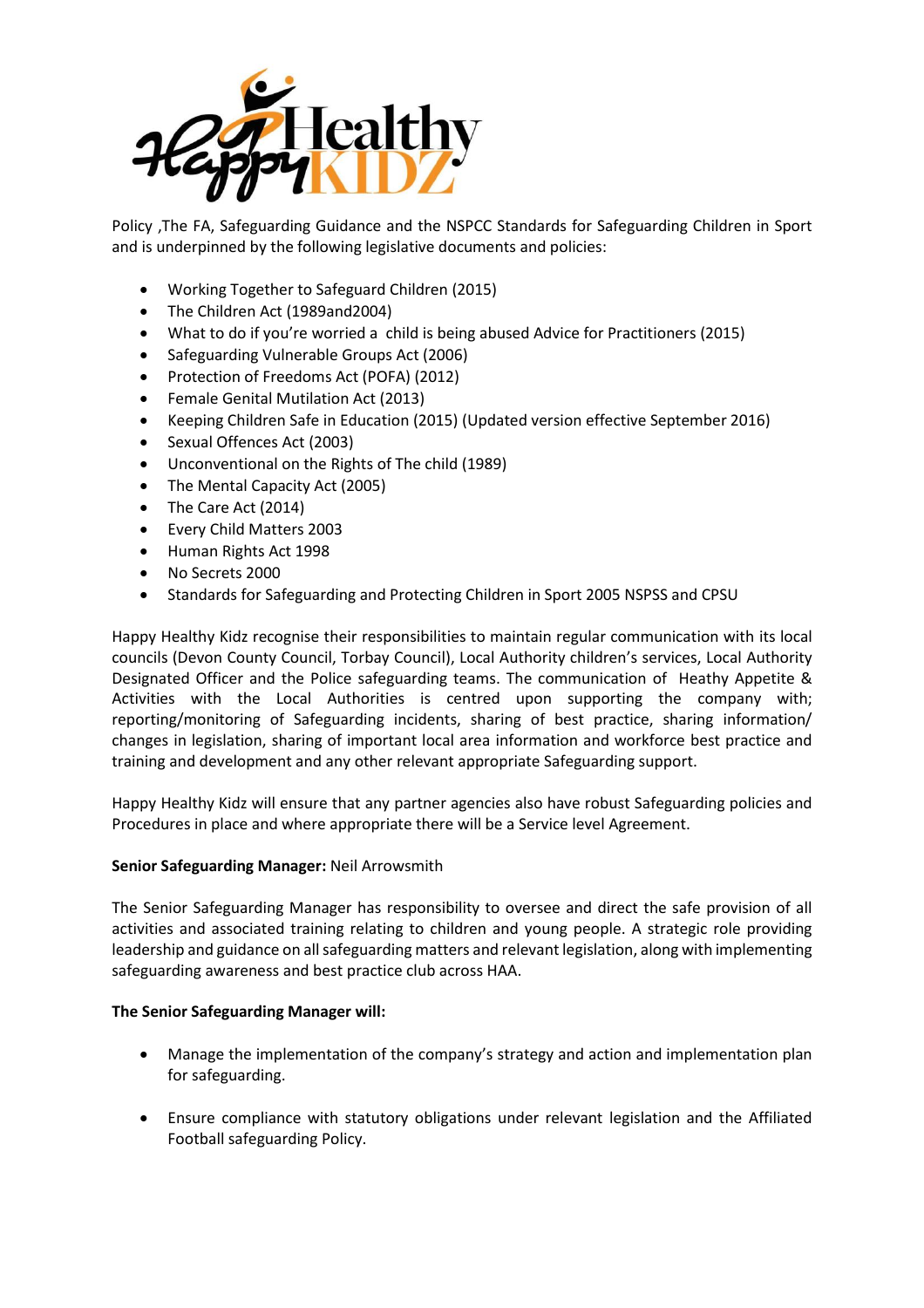

- Work closely with HR consultant to develop and implement safer recruitment and induction practices across the organisation.
- Continuously work to maintain, embed and improve Happy Healthy Kidz safeguarding provision ensuring the highest standards for safeguarding vulnerable groups.
- Manage the development, implementation, promotion and review of the company's safeguarding vulnerable groups' policies, practices and good practice guidelines.
- Be the lead member of staff to manage safeguarding incidents, concerns and allegations.
- Be the lead member of staff to work in partnership with statutory and football authorities, sharing information where appropriate to safeguard vulnerable groups.
- Maintain accurate, confidential and up to date records on all safeguarding incidents, concerns and allegations.
- Give direction and guidance to staff in respect of safeguarding incidents, concerns and allegations.
- Support staff to respond appropriately to concerns about the welfare or safety of vulnerable groups.
- Lead and provide direction to Safeguarding Officers.
- Ensure that Safeguarding Officers are trained, supported and supervised.
- Act as the company's lead source of safeguarding support, advice and expertise.
- Ensure staff understand their individual responsibilities to safeguard and promote the welfare of vulnerable groups.
- Develop relationships with statutory and football authorities.
- Attend regular safeguarding training and maintain an up to date knowledge base of relevant legislation, regulations and best practice.
- Undertake the annual LSCB section 11 audit (Children Act 2004) and present the findings and take any relevant action

### **Designated Safeguarding Officers (DSO):**

The DSO's support the Senior Safeguarding Manager to pro-actively promote and raise safeguarding awareness and assist with responding appropriately to safeguarding concerns and allegations.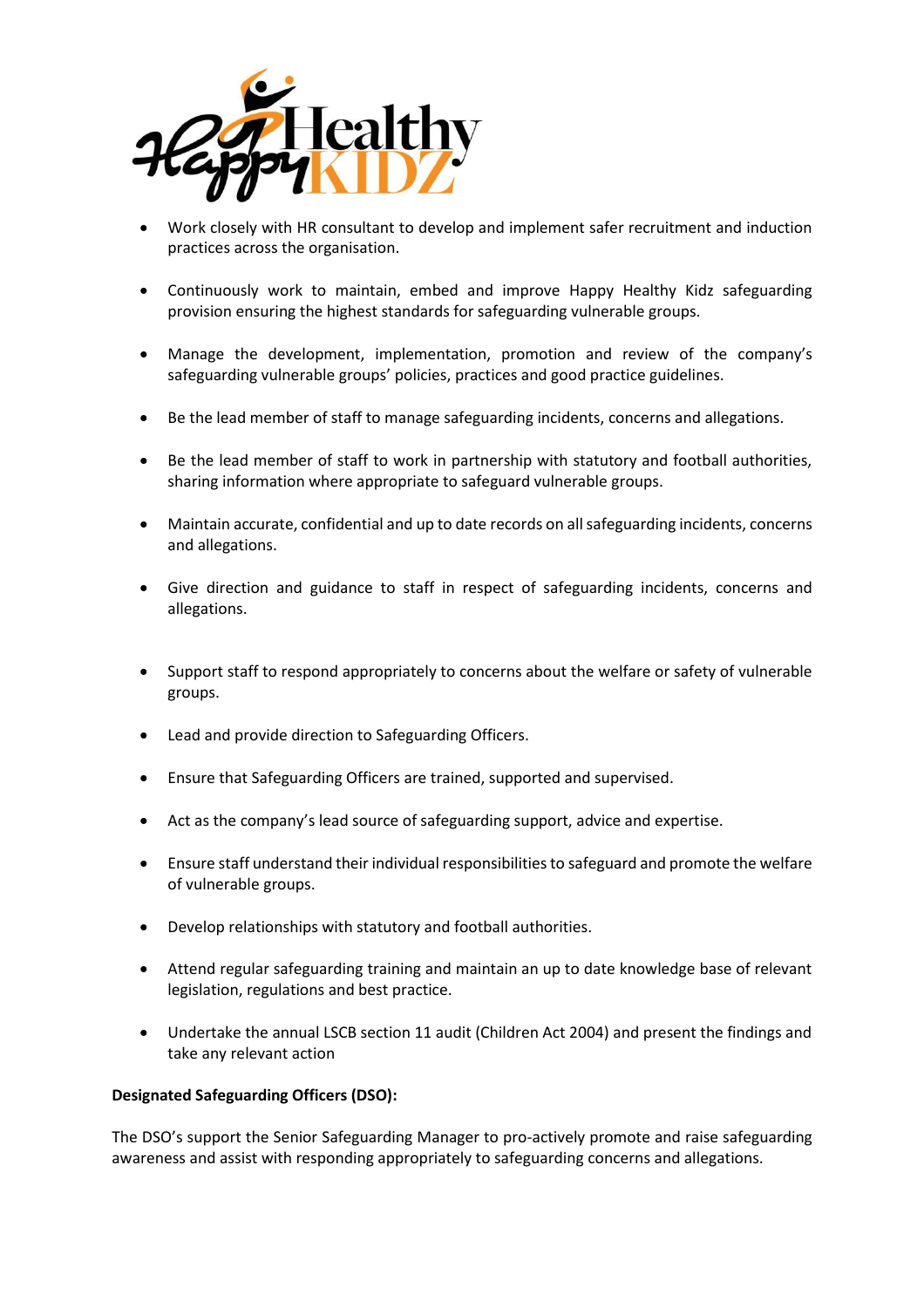

Happy Healthy Kidz will provide ensure that suitable policies and practices are in place to ensure that staff are appropriate and adequately trained to prevent or deal with safeguarding issues.

### **Safeguarding training**

## **Resources and Training:**

HAA will ensure there are qualified and designated individuals within the organisation that will take the lead on ensuring that the company does all it can to meet its statutory and moral obligations.

A safeguarding induction is provided to all staff. This will be delivered by the senior safeguarding manager or designated safeguarding officer. The SSM holds a specific Safeguarding Induction with all new staff coming into contact with children. Key elements of the safeguarding policy are discussed in more detail and specifically to the individuals' role.

All staff working in direct contact with Children are required to complete the FA's 3 hour Safeguarding Children Awareness workshop and undertake a refresher course, at least once every 3 years. Details of those satisfactorily completing this course are retained by the company's HR files.

### **Recruitment:**

HAA have a specific safer recruitment policy which sets out in detail the process the company will undertake in ensuring staff are suitable to work with children and adults at risk. A copy is available on the HAA website.

All staff will undertake a specific safeguarding and safer working practices induction upon employment. A briefing document and guidance for safer working practices will be provided and will also be available within induction packs, under the safeguarding page.

Key elements of the company's Safeguarding Children Policy are discussed in more detail if the role requires it.

### **DBS:**

Staff in roles that require contact with adults at risk, young people and children will undergo enhanced DBS disclosure, which is an on-going procedure throughout the association with the company. Enhanced DBS checks will enable the company to undertake more thorough recruitment and selection procedures for positions which involve working with children.

### **Ratios:**

Any activity undertaken by the company will always give full consideration to the appropriate number of staff members available depending on the age of the Children involved, the degree of risk the Activity involves, and whether there are any additional disability needs. The lower the age of the participants, the greater the need for supervision.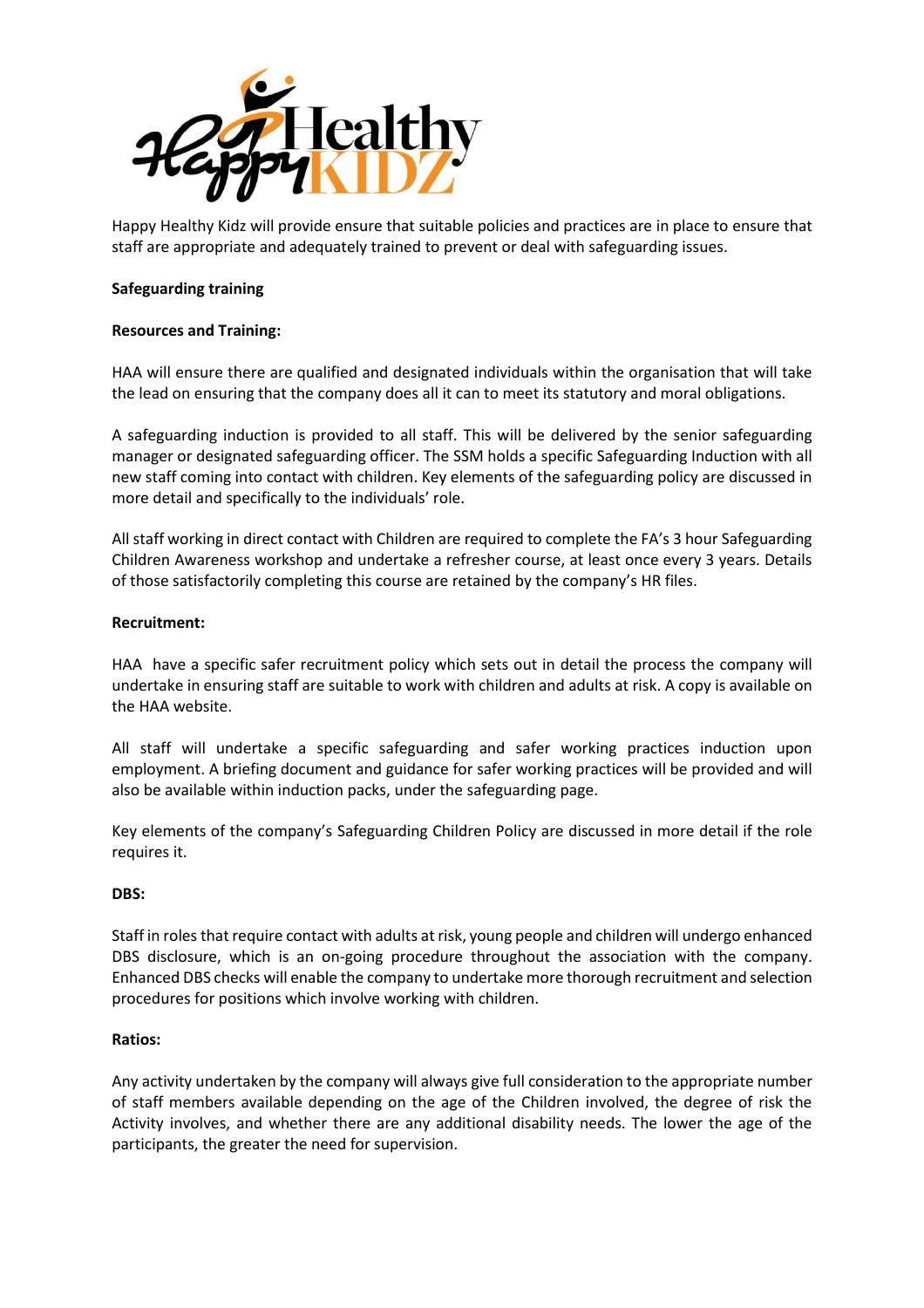

Regardless of these ratios a minimum of 2 members of staff or delivery partner will always be available to supervise an Activity. This ensures at least basic cover in the event of something impacting on the availability of one of the adults during the Activity (e.g. in the event of a participant requiring the attention of an adult during the Activity following an accident).

- For Children under 5 the recommended ratio should be no more than 1:6.
- For Children under 8 the recommended ratio should be no more than 1:8.
- For Children over 8 the recommended ratio should be no more than 1:10, but this varies depending on the Activity. Advice should be sought from the Safeguarding manager if unsure.

### **Image Policy:**

Happy Healthy Kidz takes its guidance on the use of images from guidelines issued by the FA.. All images are taken by company officials who have been briefed by the member of staff (and where possible a Club Safeguarding Officer) responsible for the activity being photographed / filmed. Before taking images of Children, parental consent is sought during the sign up process.

Parents/Legal Guardians are responsible for informing the company of any change of circumstances which may affect consent.

Parents/Legal Guardians will be informed of how the image will be used. Happy Healthy Kidz will not allow an image to be used for something other than that for which it was initially agreed.

All Children featured in Happy Healthy Kidz publications will be appropriately dressed.

Where possible, the image will focus on the activity taking place and not a specific Child.

Where appropriate, images represent the broad range of people participating safely in the event.

Designated company photographers will, where applicable, undertake a DBS check and attend a Safeguarding Children workshop and in any case will be personally responsible for keeping up to date with the latest guidelines on the Use of Images policies issued by Happy Healthy Kidz, company Identification will be worn at all times.

Children who are subject to family, care or legal proceedings, or who are under a court order will not have their images published in any company document or domain.

No images of Children featured in Happy Healthy Kidz publications will be accompanied by personal details such as their school or home address.

Recordings of Children for the purposes of legitimate coaching aids are only filmed by Happy Healthy Kidz officials and are stored safely and securely at the company premises.

### **BULLYING:**

Happy Healthy Kidz have a specific anti bullying policy.

### **Whistleblowing Policy:**

Whistleblowing refers to making a protected disclosure under the Public Interest Disclosure Act 1998.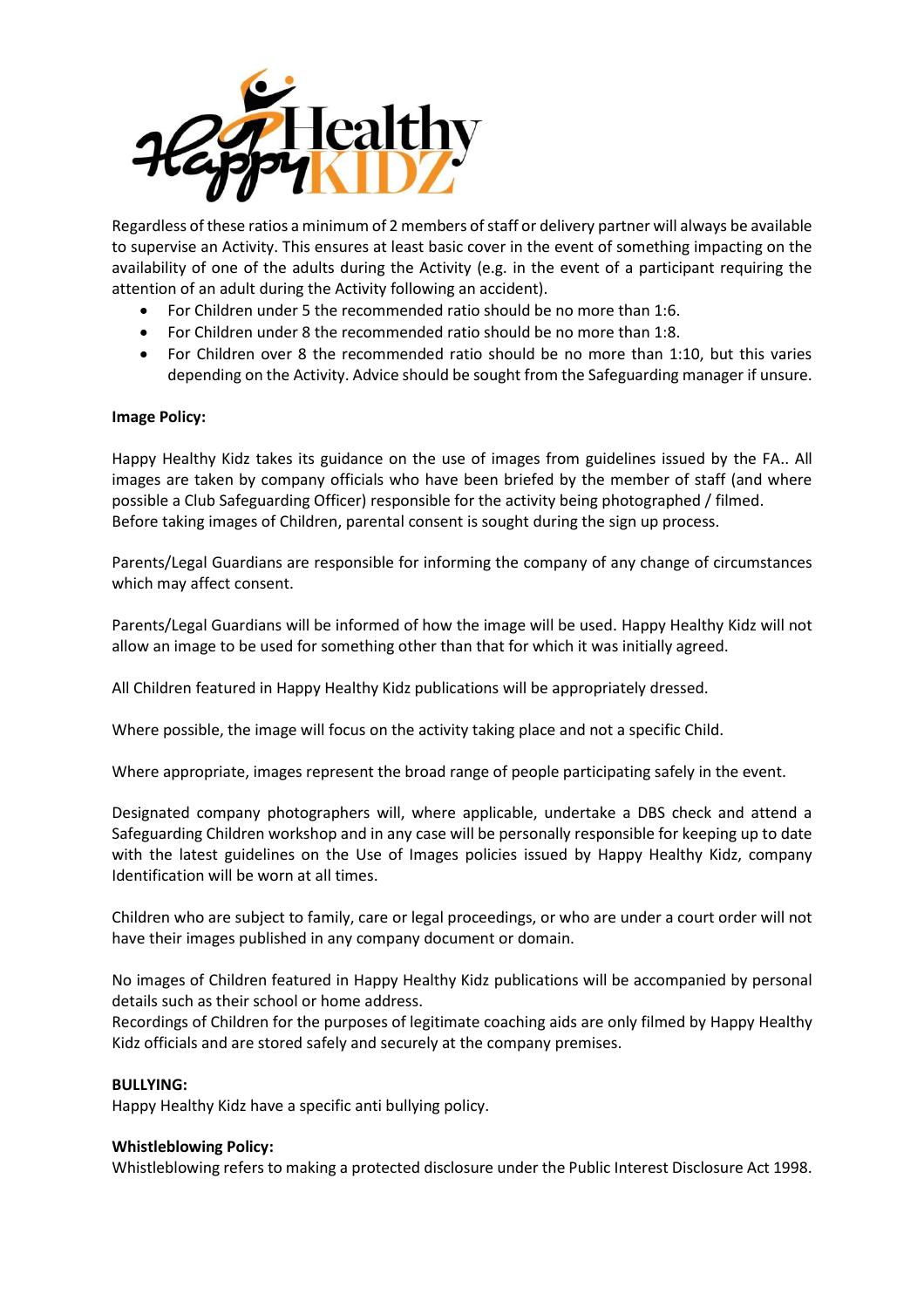

By encouraging a culture of openness Happy Healthy Kidz wants to encourage staff to raise issues, which concern them at work. Staff have a right and duty to raise matters of concern they may have about the services being offered by Happy Healthy Kidz or serious malpractice associated with them. Staff may be worried that by reporting such issues they will be opening themselves up to victimisation or detriment, or risking their job security. However, all staff are protected by law if they raise concerns in the right way. Provided they are acting in good faith, it does not matter if they are mistaken. This policy is designed to ensure workers raise concerns properly and to ensure that mechanisms exist at Happy Healthy Kidz to address issues raised quickly and effectively.

Although this list is not exhaustive, examples of situations in which a disclosure may be made include:

- The committing of a criminal offence
- Concerns over discrimination of any kind
- Concerns about bullying behaviour

#### **Activities for Disabled Persons:**

All activities carried out for disabled persons are carried out under the guidelines of the Disability Discrimination Act.

#### **Contractors:**

All external contractors engaged by Happy Healthy Kidz undergo a suitability test prior to commencing work. This will include evidencing the contractor's Safety Record, Safety Policy, Liability Insurance, Risk assessment and details of Competent Person. On arrival the contractor will receive a site induction from a member of the company which covers safeguarding children and give details of the club's expected code of behaviour. Contractors are subject to regular inspection from staff. In the event of a Contractor carrying out work on an area that is usually occupied by children this work, where possible, will be undertaken when children are not present.

### **Service Level Agreements:**

The club commitment to safeguarding is outlined in any partnership agreements, service level agreements or any other agreements that are in place with any service provider or for commissioned services insofar as those services relate to Children.

### **Definitions of Poor Practice and Abuse:**

**Poor Practice** is unacceptable and will be treated seriously with appropriate action. Any behaviour that contravenes existing Codes of Conduct, infringes an individual's rights and/or reflects a failure to fulfil the highest standards of care is an indication of Poor Practice. A child or young person may not be aware that poor practice or abuse is taking place, as they may deem the behaviour as acceptable.

**What is abuse?** - Abuse is any form of physical, emotional or sexual mistreatment or lack of care that leads to injury or harm. It commonly occurs within a relationship of trust or responsibility and represents an abuse of power or a breach of trust. Abuse can happen to a child or a vulnerable adult regardless of their age, gender, race, ability, culture or sexual orientation.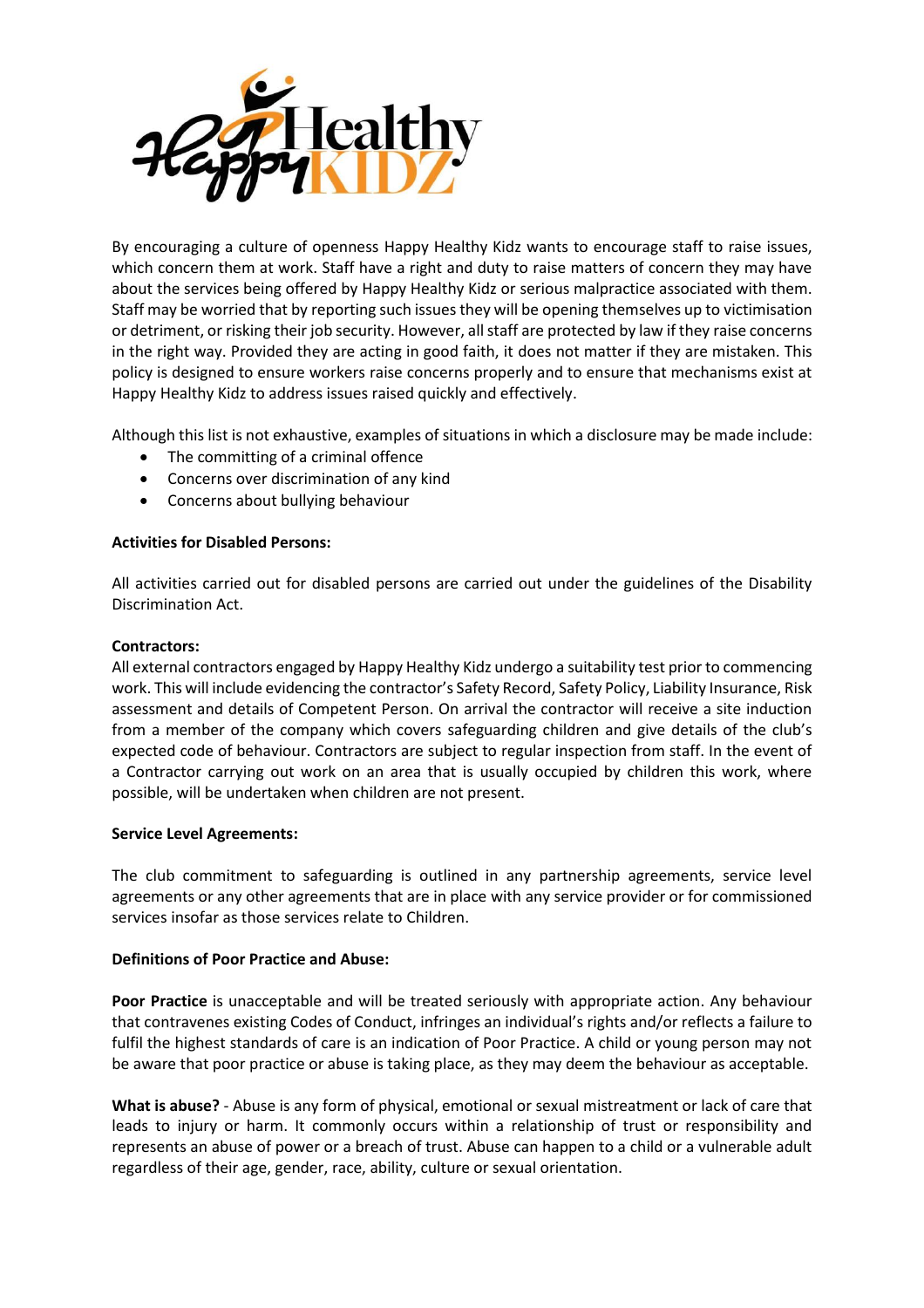

#### **Signs of abuse:**

There are four main forms of abuse identified as follows, should you have any concern that abuse is occurring you should contact the Senior Safeguarding Manager or nominated designated safeguarding Officer for advice.

### **Physical Abuse**:

Physical abuse may involve hitting, shaking, throwing, poisoning, burning or scalding, drowning, suffocating, or otherwise causing physical harm to a child.

Physical harm may also be caused when a parent or carer fabricates the symptoms of, or deliberately induces, illness in a child.

Physical abuse can be caused through an act or omission.

#### **Sexual Abuse**:

Sexual abuse involves forcing or enticing a child or young person to engage in sexual activity, regardless of 'implied consent.' This includes penetrative (penetration of vagina, anus & mouth) and non- penetrative acts (touching – over or under clothing, any part of the body in a sexual way).

Sexual abuse includes involving children in the watching of sexual acts, and encouraging children to engage in over-sexualised behaviour, and also grooming offences which can also be committed via the internet.

Sexual abuse can be perpetrated by anyone, including a parent or guardian, caregiver, extended family, friend, neighbour, stranger or a person in a position of trust (includes 16/17 year olds).

#### **Neglect**:

Neglect is the persistent failure to meet a Child's basic physical and/or psychological needs, likely to result in the serious impairment of the Child's health or development. This includes failing to provide adequate nutrition, clothing, shelter, health care and protection from harm. Emotional neglect is the failure to meet the child's ongoing emotional needs for affection and a sense of belonging.

### **Emotional Abuse**:

Emotional abuse is the persistent emotional maltreatment of a child such as to cause severe and persistent adverse effects on the child's emotional development, including verbal attacks on a child's sense of self, repeated humiliation or rejection. Exposure to violence, drugs, alcohol abuse or severe conflict in the home, forced isolation, restraint or causing a child to be afraid much of the time may also cause emotional harm. Emotional abuse rarely happens only once and it is usually part of a pattern of how the child is being treated over a significant period of time.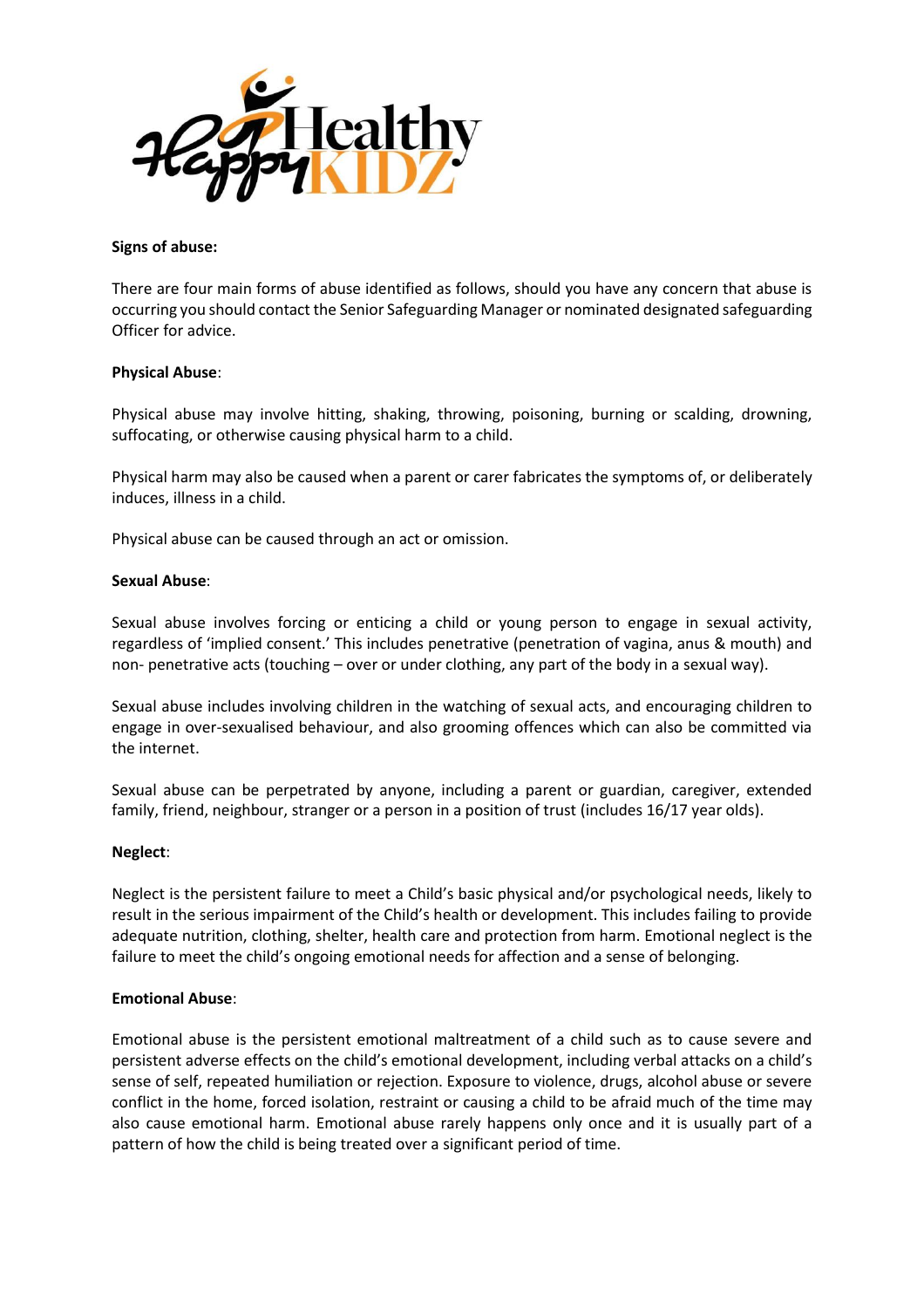

# **Bullying**/ **Cyberbullying (strand of emotional abuse):**

Bullying may be defined as deliberately hurtful behaviour, usually repeated over a period of time, where it is difficult for those bullied to defend themselves. It can take many forms, but the three main types are physical, verbal and emotional, both face to face and via social media and other online forums. The damage inflicted by bullying can frequently be underestimated. It can cause considerable distress to children to the extent that it affects their health and development or, at the extreme, cause them significant harm (including self-harm). All settings in which children are provided with services or are living away from home should have in place rigorously enforced anti-bullying strategies.

### **Cyberbullying:**

This is when a person uses technology i.e. mobile phones or the internet (social networking sites, chat rooms, instant messenger, tweets), to deliberately upset someone. Bullies often feel anonymous from the incident when it takes place online and 'bystanders' can easily become bullies themselves by forwarding the information on.

### **Domestic Abuse:**

Is a significant indicator of risk of harm to children, whom may suffer directly or indirectly if they live in households where there is domestic abuse. Domestic abuse is likely to have a damaging effect on the health and development of children.

### **Concerns around radicalisation and extremism:**

The Counter terrorism and Security act places a duty on specified authorities , including sport in the exercise of their functions , to have due regard to the need to prevent people from being drawn into terrorism (the prevent duty) There is also a duty on local authorities to ensure there is a Channel Panel in place . This must include the local authority and senior police officers .

The panel will assess to what extent identified individuals are vulnerable to being drawn into terrorism .The Act requires partners of the Chanel Panel to cooperate with the panel in the carrying out of its functions and the police in undertaking he initial assessment as to whether a referral is appropriate.

There will be training rolled out in this area, so that staff across the Trust and Academy are aware of signs to be aware of and referral pathways and they will liaise with Safeguarding manager if there are any concerns about this.

### **Signs and Symptoms:**

The list below is not exhaustive and the presence of one or more of these indicators is not proof that abuse is taking place though they are indicators that abuse may have taken place:

- Unexplained or suspicious injuries such as bruising, cuts or burns, particularly if on a part of the body not normally prone to such injuries.
- An injury for which the explanation seems inconsistent.
- Disclosure of what appears to be an abusive act.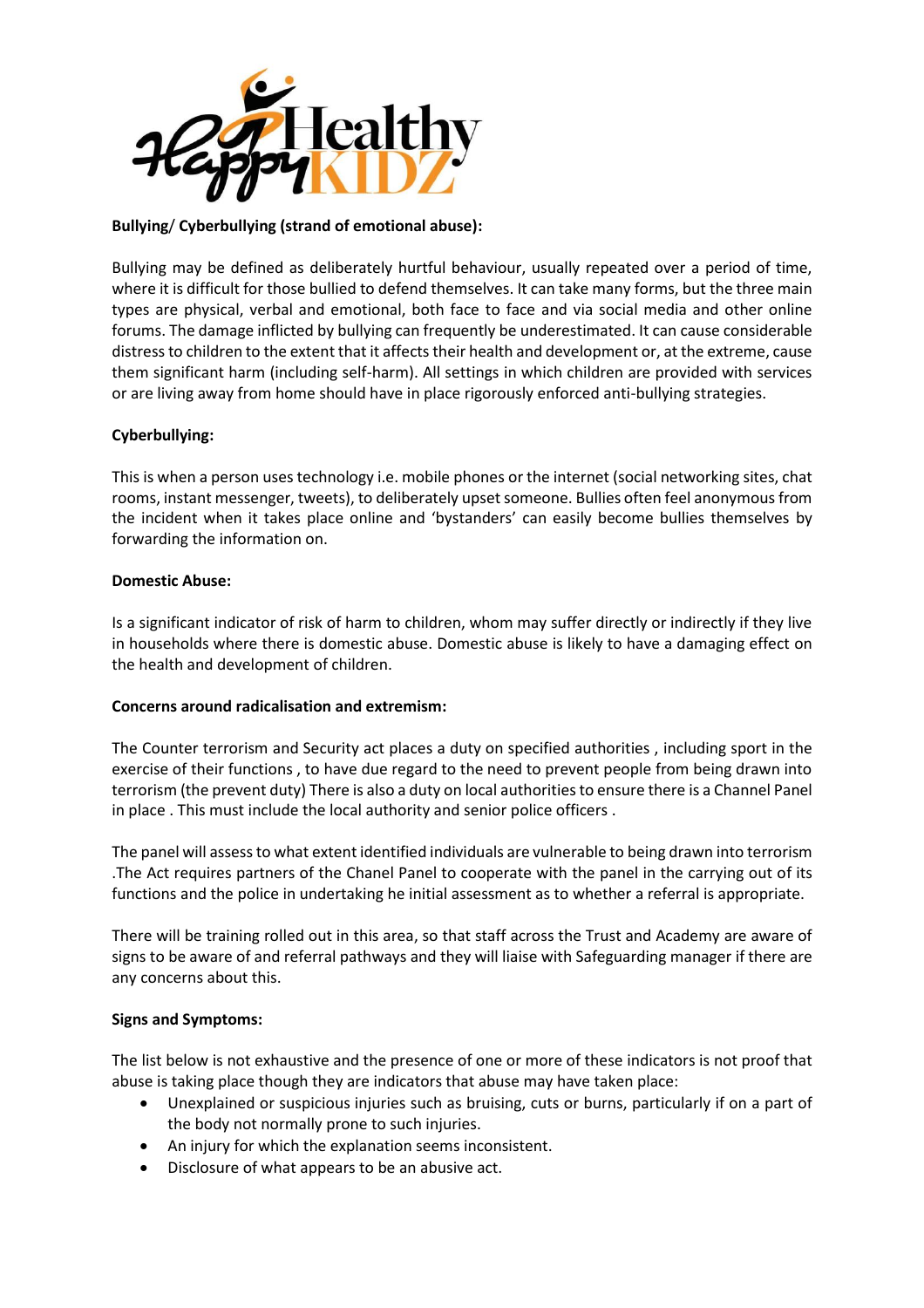

- Disclosure of unsatisfactory home circumstances i.e. Domestic abuse, drugs and alcohol misuse, mental health concerns of a parent or other person within the home.
- Someone expresses concern about the welfare of the child.
- Unexplained changes in behaviour (e.g. becoming quiet, withdrawn or sudden outbursts).
- Oversexualised behaviour
- Displays variations in eating patterns including overeating or loss of appetite.
- Weight loss for no apparent reason.
- Becomes increasingly dirty or unkempt.
- Evasive parents/carers

**Remember that: It is not the responsibility of staff (permanent or casual) or volunteers to decide if abuse has taken place, but it is their responsibility to act on any concerns, in accordance with this procedure.** 

### **Responding to Allegations or Suspicions:**

All staff, volunteers and players have a responsibility to ensure the safety and welfare of children and to take appropriate steps to ensure that suspicions and allegations of abuse are taken seriously and responded to quickly and appropriately. It is not the responsibility of anyone within Happy Healthy Kidz to decide whether or not child abuse has taken place.

Where there is a complaint against a member of staff the one of the following may occur:

- A criminal investigation led by the Police.
- A child protection investigation led in a multi-agency approach by the Local Authority.
- A disciplinary or misconduct investigation led by the company, which may also involve The Football Association.
- Happy Healthy Kidz will delay an internal disciplinary or misconduct investigation while a criminal or local authority investigation takes place.
- If a member of staff suspects abuse is taking place, or a report/allegation of abuse has been disclosed to them, where possible the Senior Safeguarding Manager or a Designated Safeguarding Officer should be contacted as early as possible.

However, it is recognised that an individual may need to respond to a situation immediately and prior to such contact if the nature of the suspicion or report is putting the child concerned in immediate danger.

The Safeguarding manager will notify the LADO and consult with the police and local authority children's social care as appropriate.

Useful contact details are listed at the end of this policy.

The following guidelines offer help and support in responding to abuse or a suspicion of abuse: Staff should:

- **Listen carefully rather than question the child directly.**
- **Stay calm and not offer their personal opinions/thoughts.**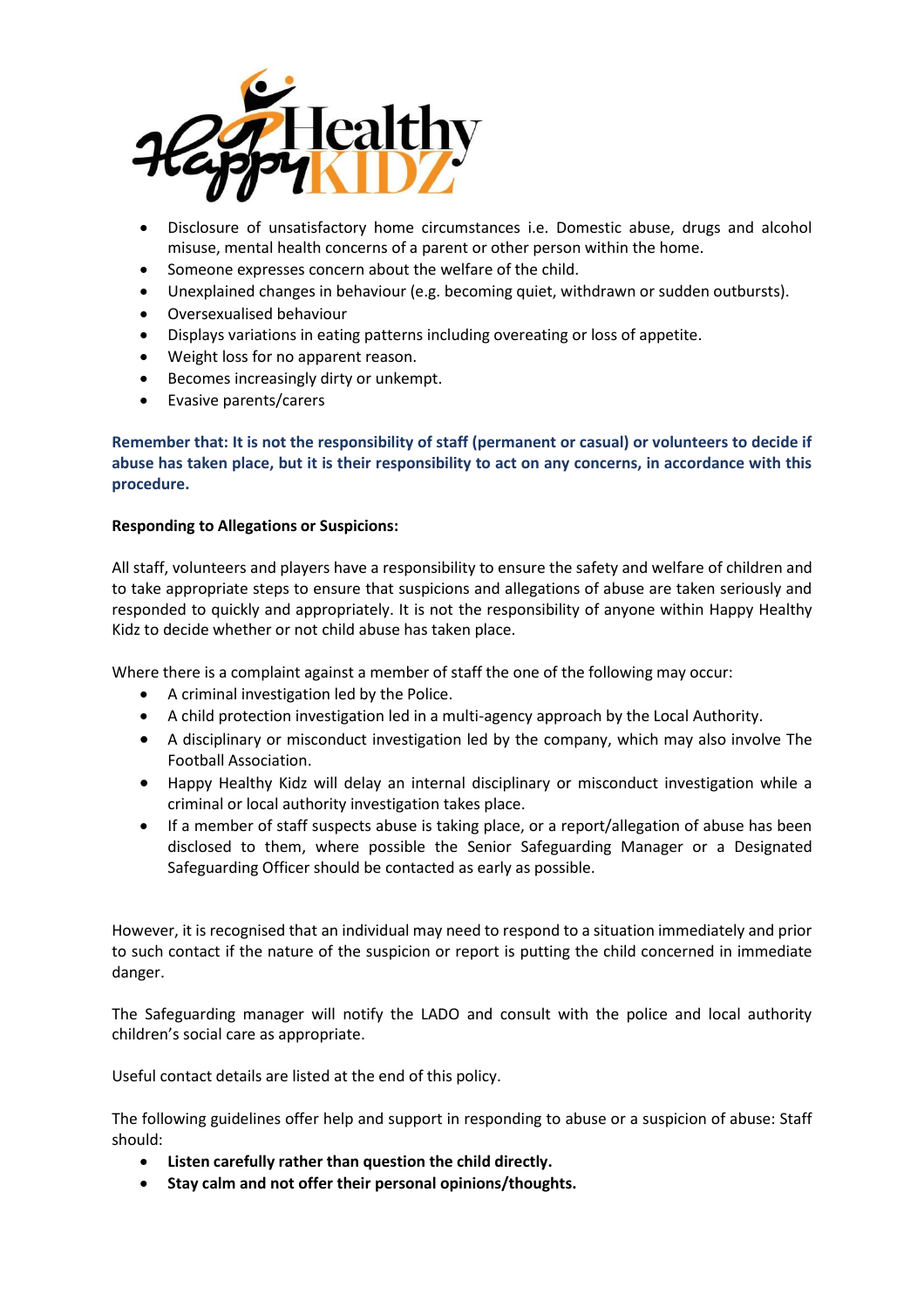

- **Be aware that medical or criminal evidence may be relevant.**
- **Tell the child that you are listening and taking what they say extremely seriously.**
- **Seek medical attention if necessary.**
- **•** Take further action they may be the only person in a position to prevent future abuse.
- **Inform a Designated safeguarding Officer and/or the Safeguarding Manager of the information or another senior member of staff if these are not available.**
- **Write down everything said (in their words as far as possible) and what was done – accuracy and detail is important. Keep this information stored in a secure place. Concerns can be recorded on the Safeguarding reporting form.**

### **EMERGENCY CONTACT DETAILS listed below:**

Matt Hodgson, Designated Safeguarding Officer on 01626 325919 or email [matthew.hodgson@devonfa.com](mailto:matthew.hodgson@devonfa.com) or, email our Safeguarding inbox - [Safeguarding@devonfa.com](mailto:Safeguarding@devonfa.com) Our normal working hours are 9am – 5pm from Monday to Friday. If your request is urgent please contact our main office on 01626 332077.

If you have an urgent Safeguarding enquiry then please call The FA/NSPCC 24-hour helpline on 0808 800 5000 – or if it is an emergency because a child or children are at immediate risk, then call the Police or Children's Social Care in your area.

Neil Arrowsmith – Designated Safeguarding Officer

If you have an urgent Safeguarding enquiry then please call The FA/NSPCC 24-hour helpline on 0808 800 5000 – or if it is an emergency because a child or children are at immediate risk, then call the Police or Children's Social Care in your area.

### MASH:

The Multi-agency Safeguarding Hub (MASH) is the central resource for the whole of Devon receiving all safeguarding and child protection enquiries. It is staffed with professionals from a range of agencies

including police, health, mental health, education, social care, housing, probation, early years, youth offending, fire, and domestic abuse services.

Where appropriate, the MASH team is able to immediately trigger a response, the MASH Devon, 0345 155 1071[, mashsecure@devon.gov.uk](mailto:mashsecure@devon.gov.uk) MASH Torbay, 01803 208100[, mash@torbay.gov.uk](mailto:mash@torbay.gov.uk)

Emphasis being on interventions to the child or young person and their family to prevent harm. Devon County Council LADO, Jane Parmenter, 01392 384964 Torbay Council LADO, Ivan Sullivan, 01803 208541

### Kooth<https://www.kooth.com/>

Kooth, from XenZone, is an online counselling and emotional well-being platform for children and young people, accessible through mobile, tablet and desktop.

Childline Tel: 0800 11 11<https://www.childline.org.uk/>